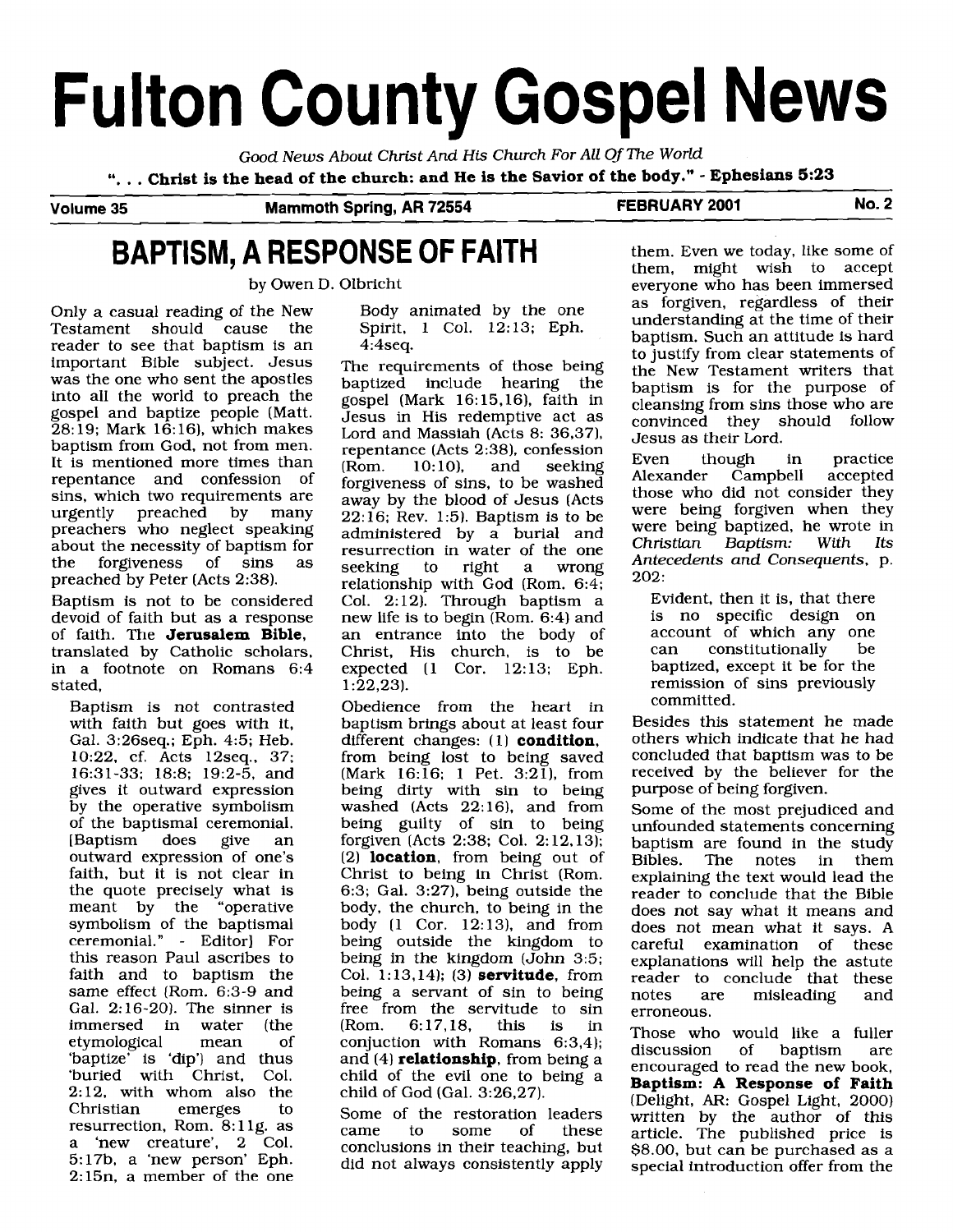### **FULTON COUNTY GOSPEL NEWS**  USPS Publication **#211780**

... is a Periodical publication issued monthly by the Church of Christ at Third and Bethel (P.O. Box 251). Mammoth Spring, **AR** 72554-025 1. **POSTMASTER. Please mail all changes of address to the above address.** 

**FCGN** is mailed free of charge to any who care to receive it. We **will** be happy to add any names to the regular mailing list. If you send in a name we must have a complete address, including number and street name, or **R.R.** or HCR number, plus box number, or a P.O. Box number and the **NINE DIGIT ZIP CODE.** This paper is supported by voluntary contributions for which we are grateful. Financial information will be furnished upon request. **Mail all address corrections or manuscripts to:** 

#### **FULTON COUNTY GOSPEL NEWS**  P.O. Box 251

Mammoth Spring, AR 72554

| TED J. CLARKE  EDITOR          |  |
|--------------------------------|--|
|                                |  |
|                                |  |
|                                |  |
|                                |  |
| Website                        |  |
| www.fultoncountygospelnews.org |  |
| Joseph Chase - Webmaster       |  |
| E-mail: chasejoseph@yahoo.com  |  |

## **JANUARY CONTRIBUTIONS**

## CHURCHES

| .                                               |  |
|-------------------------------------------------|--|
| Church of Christ (Wheeling, AR) \$100.00        |  |
| Church of Christ (Viola, AR) \$25.00            |  |
| Church of Christ (Bakersfield, MO) \$50.00      |  |
| Pilot Church of Christ                          |  |
| (Mammoth Spring, AR) \$40.00                    |  |
| <b>Lowell Church of Christ</b>                  |  |
| (Springdale, AR) \$50.00                        |  |
| Souder Church of Christ (Ava, MO) \$25.00       |  |
| Church of Christ (Lamar, MO) \$100.00           |  |
| Dellhalf Church of Christ (Myrtle, MO)  \$50.00 |  |
| Church of Christ (Gamaliel, AR) \$15.00         |  |
| Church of Christ (Cave City, AR) \$100.00       |  |
| Church of Christ (Garfield, AR) \$35.00         |  |
| Church of Christ (Clarkridge, AR) \$75.00       |  |
| Church of Christ (Elizabeth, AR) \$25.00        |  |
| Church of Christ (Thayer, MO) \$200.00          |  |
| Jeff Church of Christ (Thayer, MO) \$25.00      |  |
| Church of Christ (Moody, MO) \$25.00            |  |
| <b>INDIVIDUALS</b>                              |  |
| Jack Gaddis (Mtn. Grove, MO) \$100.00           |  |
| Hazel Stokes (West Plains, MO) \$10.00          |  |
| G.E. Barnett (Salem, AR) \$15.00                |  |
| Victor Lebsack (Mount Pleasant, TX) \$20.00     |  |
| Nellie Crews (Mobile, AL) \$100.00              |  |
| M/M Courtland Myers (Indianapolis, IN) \$20.00  |  |
| Mark Anderson (Mammoth Spring, AR) \$20.00      |  |
| Bonita Shepherd (Seymour, TX) \$5.00            |  |
| Virginia Shehorn (Alton, MO) \$10.00            |  |
| Bennie Thornton (Hampton, VA) \$10.00           |  |
| Audrey Saul (Bristow, OK) \$20.00               |  |
| W.L. Spurling (Centralia, MO) \$200.00          |  |
| Ann Wilson (Hot Springs, AR) \$35,00            |  |
| Frances Garrett (Chicago, IL)<br>\$10.00        |  |
| Robert Garrison (Fraser, MO) \$20.00            |  |
|                                                 |  |

author in response to this article for \$6.00 postage paid. Owen D. Olbricht, 305 W. Maryland Ave., Shenvood, **AR** 72 120.

**[Editor's Note:** We gladly recommend brother Olbricht' new book, **Baptism:** A **Response to Faith.**  This is an excellent companion to his previous work on baptism [Baptism: *New* **Birth** or Empty Ritual) and deals with a number<br>of issues which includes a issues which includes discussion of restoration leaders and baptism and a chapter exposing the erroneous comments on baptism in many of the present day study Bibles which are so popular. This is an excellent personal study book, or a book to give to a friend who is struggling with understanding the place of baptism in God's plan of salvation. Although the author uses the New American Standard Bible for his Scripture quotations, I did not find any place where doing so compromised the truth<br>of the biblical teaching on the biblical teaching on baptism. You can check and read all the references he gives from<br>your own King James or your own King James or American Standard Versions. His special offer of \$6.00, which includes postage, is a true bargain you don't want to miss.]

## **IS MY FAITH WORKING?**

⇒≫⊕≪—

### by Joe W. Nichols

There were times while the apostles were in training under Jesus' supervision that their faith weakened or ceased to work at all. Peter's faith weakened as he walked on the water and he began to sink (Matt. 14:29-31). The twelve while in a boat on Galilee were fearful of the tempest; they awakened Jesus from His sleep, who said unto them, **"Why are ye fearful, 0 ye of little faith?;"** He then stilled the storm (Matt. 8:23-26). After Jesus' death, and resurrection, He **"unbraided them** (the eleven)<br>with their unbelief and **with their unbelief and hardness of heart, because they believed not them that had seen Him after He was risen"**  (Mk. 16:14).

It appears also that John the Baptist's faith weakened some. He had witness borne to him at Jesus' baptism that Jesus was Christ (Matt. 3:13-17). Yet, later<br>while in prison, he sent prison, messengers to Jesus inquiring, **"Art thou He that cometh, or look we for another?"** (Matt. 1 1:2,3).

A faith that is weak or not working at all can be detrimental to one getting to heaven. The Bible says, **"And without faith it is impossible to be well-pleasing unto Him; for he that cometh to God must** *believe* **that He is and that He is a rewarder of them that seek after Him"** (Heb. 11:6). Our faith is manifested in action in respect to what we believe. James says, "I **by my works will show thee my faith"**  (James. 2: 18b).

Our faith is manifested in the followning actions:

- 1. Entering baptism and trusting that the immersion will put us into Christ and into His death and that God takes notice and remits our sins (Rom. 6: 3,4).
- 2. Walking in the light with confidence that the blood of Christ continually cleanses us of our sins **(1** John 1 :7- 10).
- 3. Seeking the kingdom first while believing that God will see to our basic needs of food, clothing, and shelter (Matt. 6: 33).
- 4. Assembling with the saints of God for edification and to worship (Heb. 10:25).
- 5. Praying confidently to God the Father with the expectation of receiving that which is within the will of God (1 John 5: 14,15).
- 6. Passing through this life as sojourners desiring **"a better country, that is heavenly,"** (Heb. 1 1 : 16). Therefore, **"God is not ashamed of them, to be called their God; for He hath prepared for them a city"**  (Heb. 1 1: 16b).

One thing for certain, brethren, as witnessed in both the Old and New Testaments; when our faith weakens, we lose; when our faith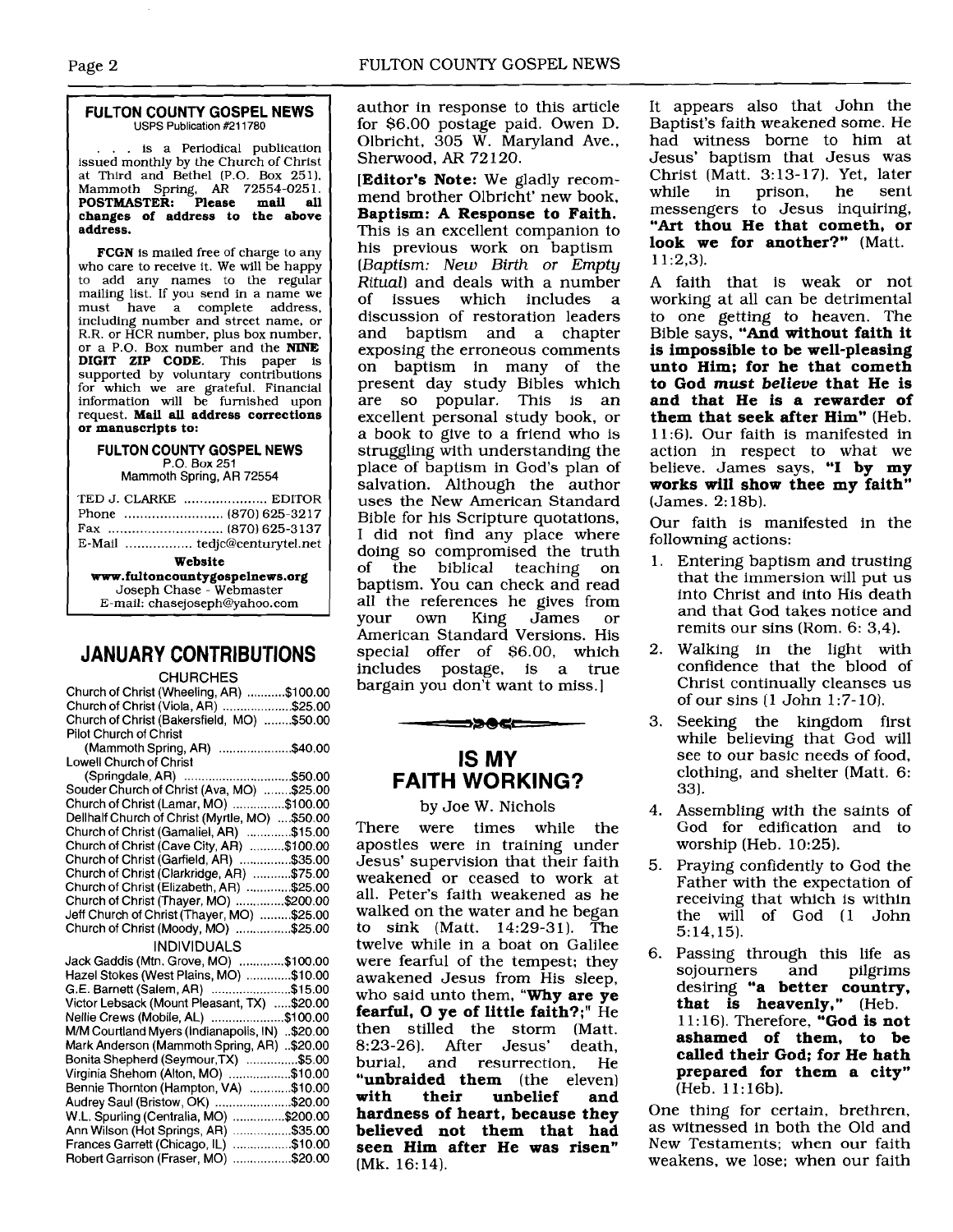works, we gain. **God blesses a faith that works!** How many of us fail to receive blessings from God simply because we will not exercise our faith? Our faith carries us to God who is waiting to bless. Perhaps, from time to time, we should all ask ourselves<br>the question. **Is My Faith** the question, **Is Working?** 

> P.O. Box 853 Vidalia, LA 71373

▄▅▆<del>▓▊▓</del>

## **LET'S STUDY THE BIBLE**

The church of Christ in your area has a number of **free** Bible Study services to offer you. If you have a desire to study the Scriptures to come to an understanding of God's will for you, or to make certain that you know what to do to be saved and remain saved, we will be delighted to sit down with you in your own home and study the Bible with you. If you would like to<br>study through a Bible through Correspondence Course, we will gladly lead you through such a course by mail. If you desire a Bible tract on a particular subject, we will do our best to locate material on the subject you request and get that to you. If you have any questions about any of the articles that appear in **Fulton County Gospel News** or any other Bible topic, we will do our best to give you an answer from the Bible. Of course, there are no charges for any of these services offered by churches of Christ.

Our street address and Post Office box number, phone numbers, fax number, and e-mail address can be found in the box on page two of each issue of **FCGN.** If you need help locating a faithful church of Christ in your area, let us know and we will assist you in making contact with them. Contact us or the church of Christ in your area if we can help you in any of the ways above. If you call or write, be sure to give complete information as to your name, address, telephone number, and your request for information materials. - Mammoth Spring Church of Christ

#### <u>=>965</u>

When Joe Wright, a minister in Kansas, was asked to open the session of the Kansas legislature with a prayer, everyone expecting toned-down, bland generalities. But this is what they heard:

*Heavenly Father, we come before*  you *today to ask Yourforgiveness and to seek Your direction and guidance. We know Your Word says, "Woe to those who call evil good," but that* **is** *exactly what we have done. We have lost our spiritual equilibrium and reversed our values. We confess that.* 

*We have ridiculed the absolute truth of Your Word and called it Pluralism;* 

*We have worshiped other gods and called it multiculturalism;* 

*We have endorsed perversion and called it alternative lifestyle;* 

*We have exploited the poor and called it the lottery;* 

*We have rewarded laziness and called it welfare;* 

*We have killed our unborn and called it choice;* 

*We have shot abortionists and called it justifiable;* 

*We have neglected to discipline our own children and called it building selfesteem;* 

*We have abused power and called it politics;* 

*We have coveted our neighbor's possessions and called it ambition;* 

*We have polluted the air with profanity and pornography and called it f reedom of expression;* 

*We have ridiculed the time-honored values of our forefathers and called it enlightenment.* 

*Search us, Oh, God, and know our hearts today; cleanse us from every sin and set us free. Guide and bless these men and women who have been sent to direct us to the center of Your will. We ask it in the name of Your Son, the living Savior, Jesus Christ. Amen.* 

**[Editor's Note:** Mr. Wright received some severe criticism from some for the content of his prayer, and he will likely never again be

asked to offer such a prayer in his state's legislature. However, he spoke great words of truth and wisdom. May God open the eyes of politicians everywhere to reverse the trend to call evil good.]

Contributed by Ralph Sanders New Palestine, IN

## **(Continued from page 4.)**

and regular mail version, then we want you to keep getting the paper just as you have in the past.

You must be certain to advise us of any address changes at your regular mailing address or the post office will not deliver your copy of **FCGN.** Once we are notified that they will not forward your paper to you, we have no choice but to drop you from our mailing list. Also, the post office now charges us \$.60 each time they give us a change of address for you. In a further move to be<br>good stewards and to save good stewards and to unnecessary costs, we will delete your name unless **you,** not the post office, notify us of your address change. Since you receive the paper free of charge, surely it is not asking too much for you to be responsible to notify us of your address changes. That too is a big help to keep down our costs! With the thousands of names on our mailing list, mistakes sometimes happen. We can lose a name or change of address and sometimes<br>computer software problems problems cause malfunctions. 1f you send us an address change and it doesn't get changed, then something unusual has happened. Kindly let us know and we will work hard to correct the problem. If you do not wish to receive the paper, simply let us know and we will delete your name. You would not believe some of the harsh messages we sometimes get because we missed an address change or from some who do not want to receive the paper. Remember Matthew 7: 12.

We truly thank you all for your understanding and cooperation to help us keep **FCGN** going into all the world to preach of Christ and His church.

Ted J. Clarke, Editor